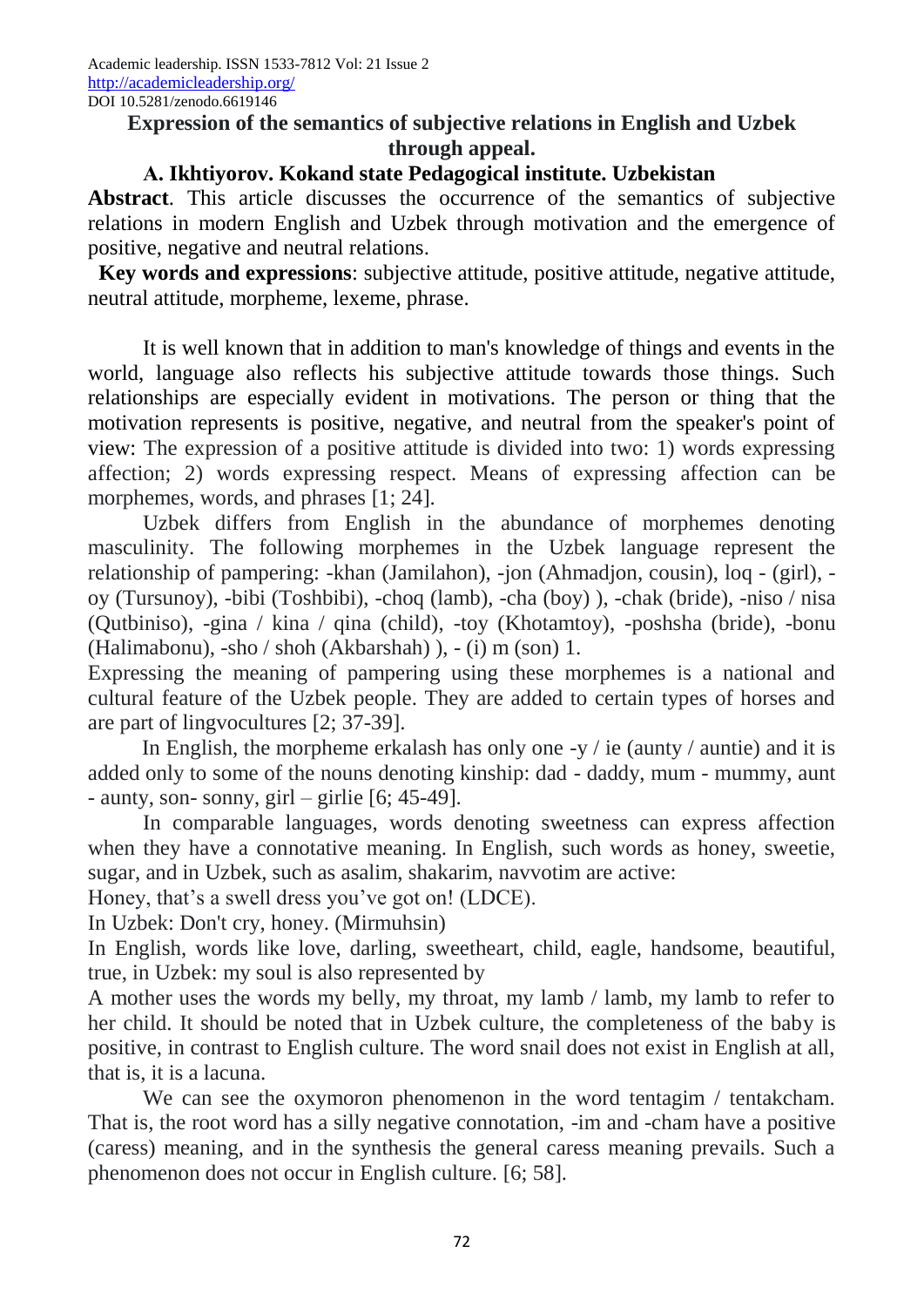Academic leadership. ISSN 1533-7812 Vol: 21 Issue 2 <http://academicleadership.org/> DOI 10.5281/zenodo.6619146

In contrast to Uzbek, the English words lamb (lamb / lamb), leaver (liver), rlump (fat, full) does not metaphorize.

The words my soul, my princess, my sweetheart, my angel, my rose are usually applied to the lover of the young man in love. These words can also be applied to a husband and wife in the family when they do not have children with them [3; 14-18].

The semi-lexeme is commonly used in Uzbek in poetry and songs. When used in reference to a lady's wife, pampering means respect when used in relation to a stranger and a foreign woman (Mrs. Brown).

In Uzbek, the phrases expressing the meaning of pampering are formed by the pattern of the plural word + paternity + possessive suffix: Dear child, dear uncle, honey daughter, mother daughter [4; 28].

In English, a noun pattern is used to denote  $My + person$ : my friend, my boy, my dear boy, my love.

In Uzbek, the word jan also means begging when it comes before a horse. (John, don't do that)

Motivations that express the meaning of respect are also expressed mainly through the use of words and phrases.

The meaning of respect is expressed in English and Uzbek using the following words: Dear, Dearest, sir, gentleman, lady, mister, madam, miss, missis, excellency, God, brave; saints, uncle, father, brother, brother, sister, child, son, sister, daughter, aunt, uncle, daughter-in-law, daughter-in-law, lady, master, brother, friends, friend, taqsir, my lord, sister, livers, god, nephew, parvordigor, olampanoh, egam, darling, yoronlar, brothers, hero, hero, batir, azamat, father, mother, sister, etc. [5; 34-38]

When using words related to relatives in Uzbek to strangers, the meaning of respect appears: Hey, uncle, did you see the three-year-old girl? (Mirmuhsin)

In English, such a situation can be seen only in the word number: What are you doing out here, son? (David Robbins).

When the meaning of respect is expressed by a phrase, the phrase contains the following words: (in English) Dear, Sir, Lady (in the sense of an honorary title), Your Excellency, His / Her Excellency, Your Majesty, His / Her Majesty Mr, Miss, Captain, Lieutenant, Major, My, My dear, Professor, Doctor, Gentle, Monsieur, etc .; in Uzbek: respectful, esteemed / respected, esteemed, famous, dear, great, mother (as a determinant) great, father, sister, brother, brother, brother, sister, son, daughter, mawlana, baraka topgur, etc.[6; 24]

Good morning, Your Majesty. (LDCE)

My daughter Jamila, come here, I have a piece of advice for you. (Mirmuhsin).

Negative relationships are also represented by words and phrases. In comparative languages, nouns, adjectives, and adjectives (in English: fool, buddy, idiot, moron, silly, mad, bullshit, stupid, bloody, crybaby, beast, ungrateful, dirty, filthy) are mainly negative expressions and negative emotions. and so on: in Uzbek: iblis, jinni, nomard, killer, benomus, satang, shilkim, shameless, cunning, rude, foolish, stupid, ignorant, miserable, foolish, naughty, stupid, juvonmarg, showman, unbeliever, betamiz, benomus , mishiqi, maraz, filthy, donkey, savage, razor-sharp